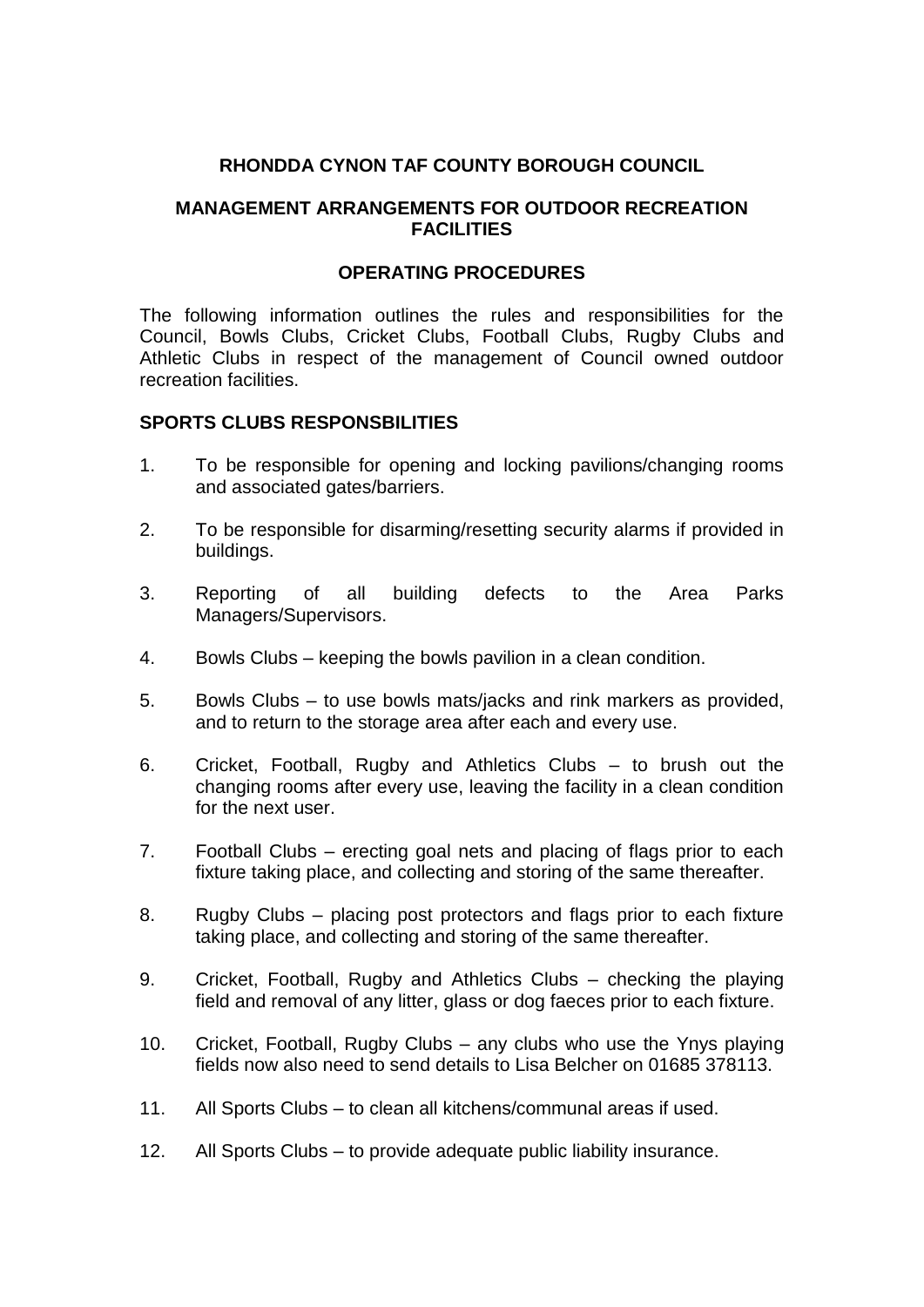- 13. All Sports Clubs to provide fixture lists and details of revised fixtures to the Parks Booking Office based at Ty Elai, Williamstown.
- 14. All Sports Clubs to inform the Parks Bookings Department of any fixture. Fields will not be marked or prepared if no fixture is booked.
- 15. All Sports Clubs not to use the facilities for any other activity without the prior consent of the Parks Section.
- 16. All Sports Clubs to ensure that outdoor recreation facilities are not used outside the season dates by clubs or its' members.
- 17. All Sports Clubs the Council will no longer be carrying out pitch inspections. Responsibility will now be left to club officials and referees. However, the Council reserve the right to cancel fixtures in exceptional circumstances.
- 18. All Sports Clubs 2 sets of keys will be issued per club. Names of the key holders of each building will need to be passed to the Parks Bookings Department. There will be a charge for each extra set of keys that has to be issued.
- 19. All Sports Clubs please ensure that we are informed of any electrical equipment being brought into our buildings and permission is granted for this and that the appliances are Pat Tested on an annual basis. Failure to do so will result in appliances being removed.
- 20. All Sports Clubs Any food made or sold on the premises must adhere to any Environmental Health guidelines.
- 21. All Sports Clubs No alcohol to be consumed or sold without proper licensing paperwork.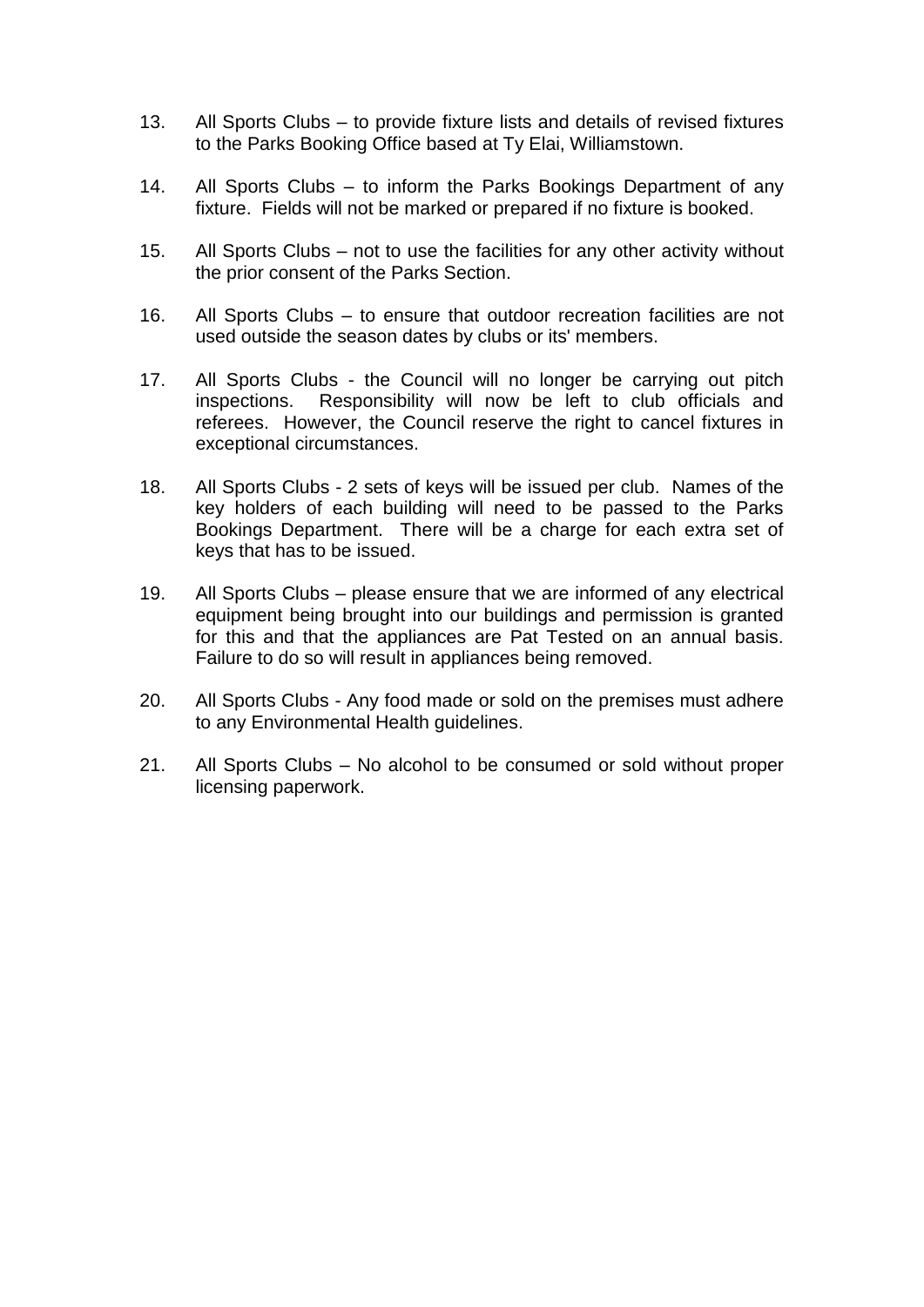### **RHONDDA CYNON TAF COUNTY BOROUGH COUNCIL'S RESPONSIBILITIES**

- 1. For all building repairs.
- 2. For all outgoings at RCT buildings that are not leased electricity, gas, water, rates and insurance of the building.
- 3. To undertake building cleansing once weekly.
- 4. For all grounds maintenance associated with outdoor recreation facilities.

# **To All Facility Users**

These Facilities are provided for your convenience, please respect them. Failure to do so will result in Clubs being charged for any unnecessary damage and could possibly lead to a suspension of the use of these premises.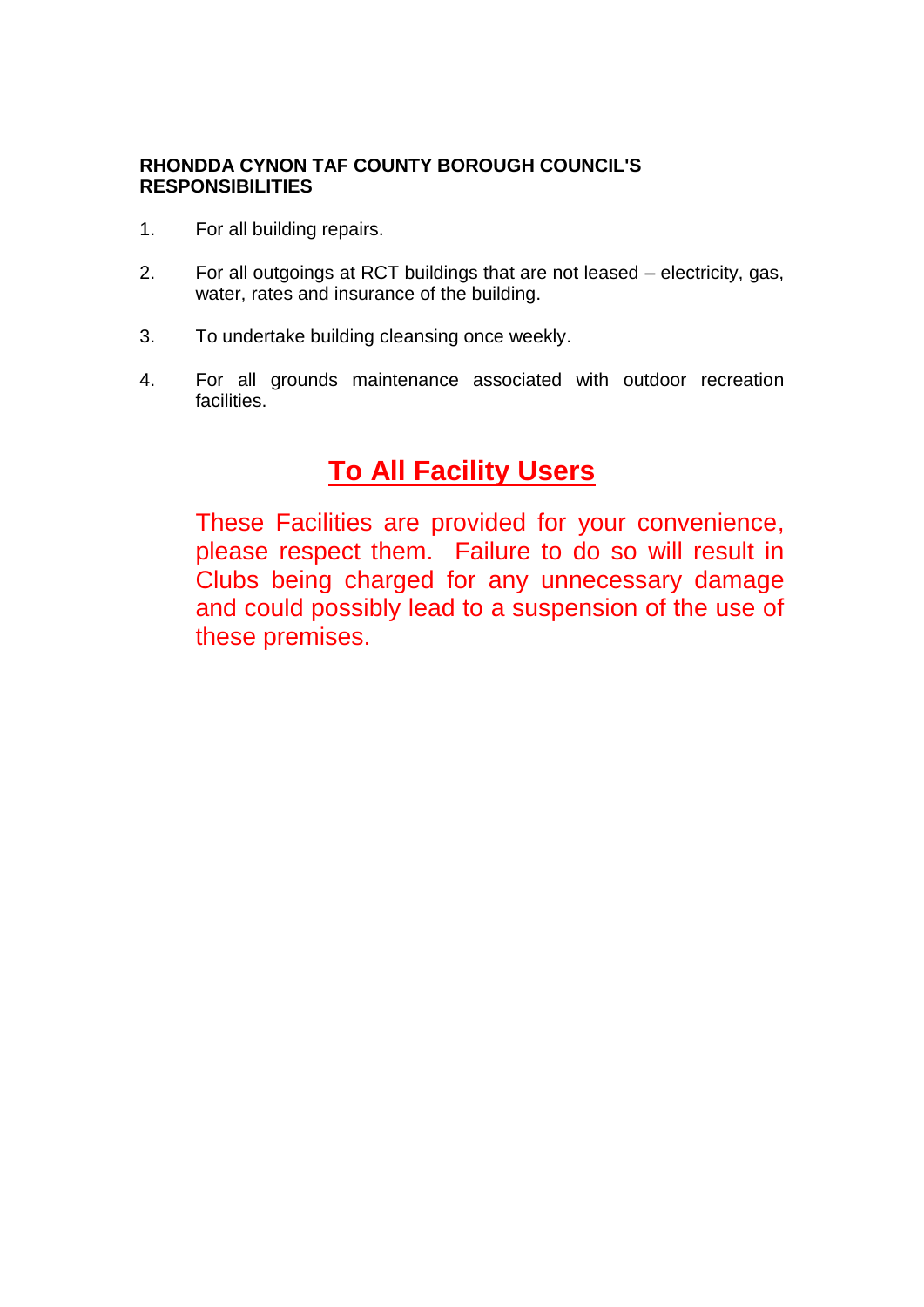# **AREA NORTH**

# **TELEPHONE CONTACT DETAILS**

| <b>CONTACT</b>              | <b>NAME</b>              | TEL. NO.            | <b>MOBILE</b> |
|-----------------------------|--------------------------|---------------------|---------------|
| Area Parks Manager          | David Prout              | 01443 490465        |               |
| <b>Senior Supervisor</b>    | <b>Hywel Bebb</b>        |                     |               |
| <b>Area Supervisor</b>      | <b>Nigel Thomas</b>      | 01443 444620        |               |
| Area Supervisor             | <b>Mark Groom</b>        |                     |               |
| <b>Parks Booking Office</b> | Chris Mitchinson or      | 01443 425569        |               |
|                             | Julie Godwin             | 01443 425652        |               |
| Help Line Monday - Friday   | Operated                 | from   01443 404699 | 07786 523577  |
| Out of Hours, Weekends and  | <b>Ynysangharad Park</b> | 01443 425011        |               |
| <b>Bank Holidays</b>        |                          |                     |               |
|                             |                          |                     |               |